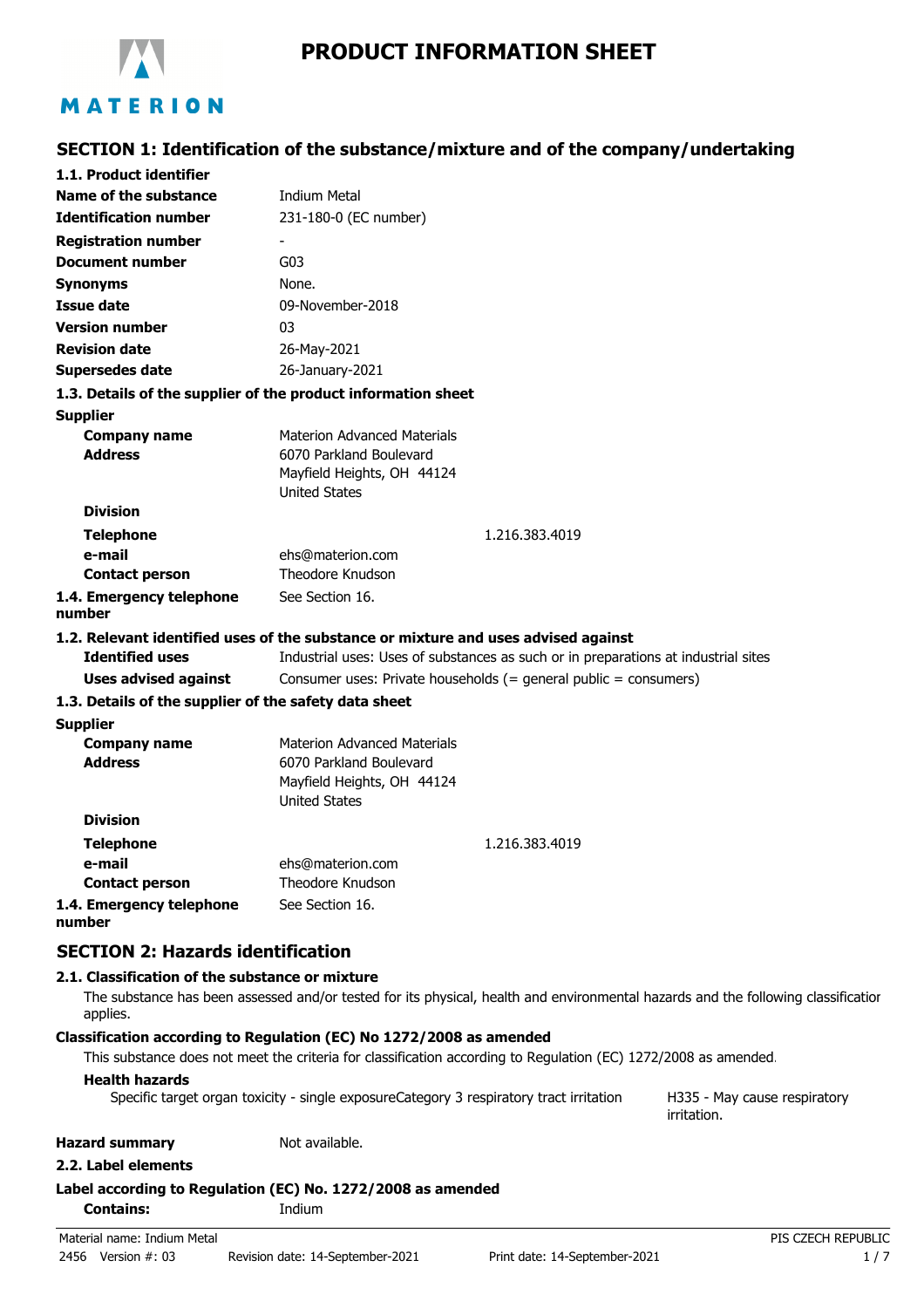**Hazard pictograms**



| <b>Signal word</b>                       | Warning                                                                                        |
|------------------------------------------|------------------------------------------------------------------------------------------------|
| <b>Hazard statements</b>                 |                                                                                                |
| H335                                     | May cause respiratory irritation.                                                              |
| <b>Precautionary statements</b>          |                                                                                                |
| <b>Prevention</b>                        |                                                                                                |
| P <sub>201</sub>                         | Obtain special instructions before use.                                                        |
| P <sub>202</sub>                         | Do not handle until all safety precautions have been read and understood.                      |
| P <sub>260</sub>                         | Do not breathe dust/fume/gas/mist/vapours/spray.                                               |
| P <sub>261</sub>                         | Avoid breathing dust.                                                                          |
| P <sub>264</sub>                         | Wash thoroughly after handling.                                                                |
| P <sub>272</sub>                         | Contaminated work clothing should not be allowed out of the workplace.                         |
| P <sub>280</sub>                         | Wear protective gloves/protective clothing/eye protection/face protection.                     |
| P <sub>285</sub>                         | In case of inadequate ventilation wear respiratory protection.                                 |
| <b>Response</b>                          |                                                                                                |
| $P342 + P311$                            | If experiencing respiratory symptoms: Call a poison centre/doctor.                             |
| <b>Storage</b>                           |                                                                                                |
| P405                                     | Store locked up.                                                                               |
| <b>Disposal</b>                          |                                                                                                |
| P501                                     | Dispose of contents/container (in accordance with related regulations).                        |
| <b>Supplemental label</b><br>information | For further information, please contact the Product Stewardship Department at +1.216.383.4019. |
| 2.3. Other hazards                       | Not a PBT or vPvB substance or mixture.                                                        |

# **SECTION 3: Composition/information on ingredients**

**3.1. Substances**

### **General information**

| <b>Chemical name</b> | %                        | No.                    | CAS-No. / EC REACH Registration No. Index No. |                          | <b>Notes</b> |
|----------------------|--------------------------|------------------------|-----------------------------------------------|--------------------------|--------------|
| Indium               | $99.9 - 100$             | 7440-74-6<br>231-180-0 | -                                             | $\overline{\phantom{0}}$ |              |
|                      | <b>Classification: -</b> |                        |                                               |                          |              |

#### **SECTION 4: First aid measures**

| <b>General information</b>                                                               | Ensure that medical personnel are aware of the material(s) involved, and take precautions to<br>protect themselves. |  |  |
|------------------------------------------------------------------------------------------|---------------------------------------------------------------------------------------------------------------------|--|--|
| 4.1. Description of first aid measures                                                   |                                                                                                                     |  |  |
| <b>Inhalation</b>                                                                        | Move to fresh air. Call a physician if symptoms develop or persist.                                                 |  |  |
| <b>Skin contact</b>                                                                      | Wash off with soap and water. Get medical attention if irritation develops and persists.                            |  |  |
| Eye contact                                                                              | Rinse with water. Get medical attention if irritation develops and persists.                                        |  |  |
| <b>Ingestion</b>                                                                         | Rinse mouth. Get medical attention if symptoms occur.                                                               |  |  |
| 4.2. Most important<br>symptoms and effects, both<br>acute and delayed                   | May cause respiratory irritation.                                                                                   |  |  |
| 4.3. Indication of any<br>immediate medical attention<br>and special treatment<br>needed | Provide general supportive measures and treat symptomatically.                                                      |  |  |
| <b>SECTION 5: Firefighting measures</b>                                                  |                                                                                                                     |  |  |
| <b>General fire hazards</b>                                                              | No unusual fire or explosion hazards noted.                                                                         |  |  |
| 5.1. Extinguishing media<br>Suitable extinguishing<br>media                              | Dry chemicals, sand, dolomite etc. Carbon dioxide (CO2).                                                            |  |  |
| Unsuitable extinguishing<br>media                                                        | Water.                                                                                                              |  |  |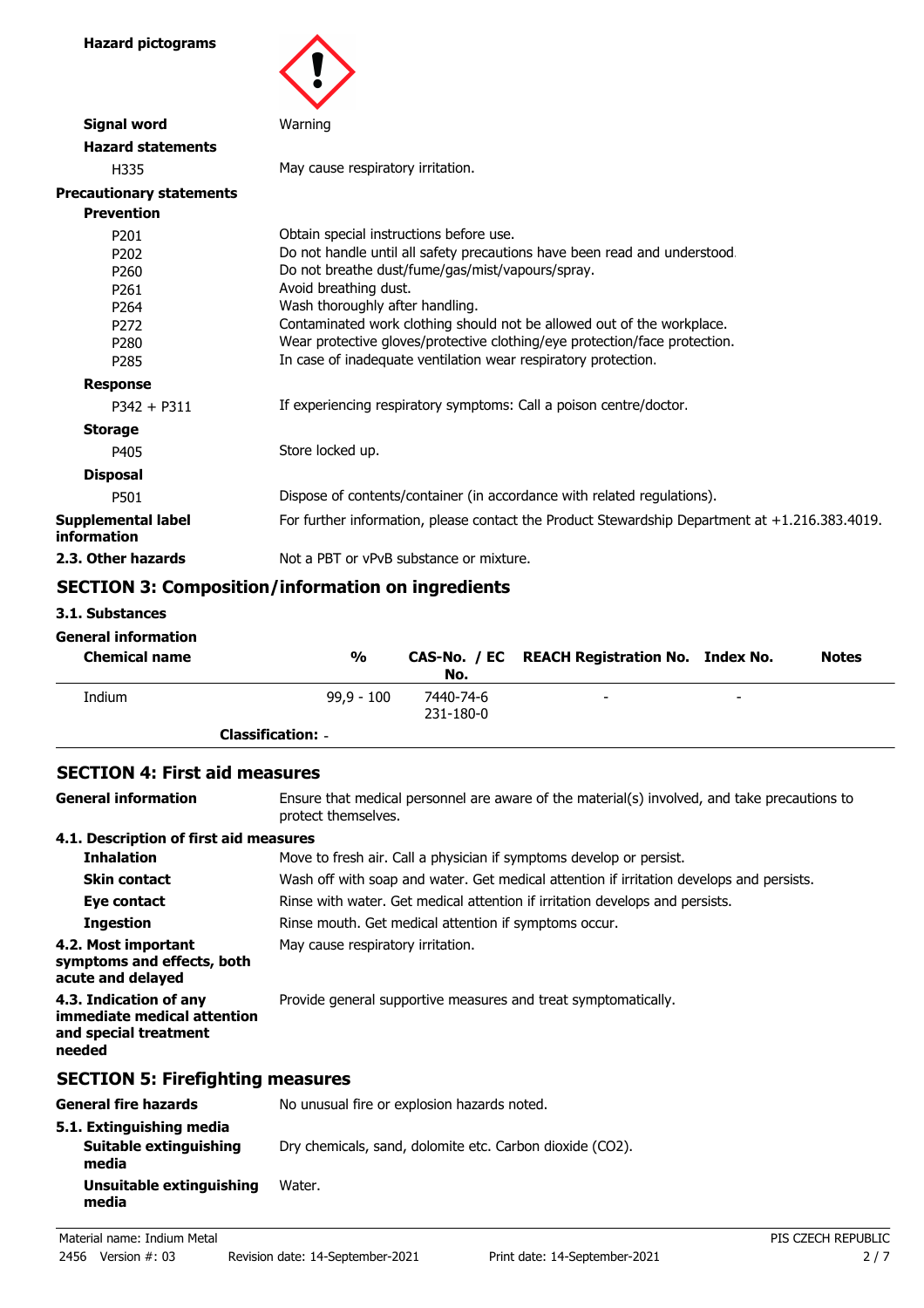| 5.2. Special hazards arising<br>from the substance or<br>mixture                                  | No unusual fire or explosion hazards noted.                                                |
|---------------------------------------------------------------------------------------------------|--------------------------------------------------------------------------------------------|
| 5.3. Advice for firefighters<br><b>Special protective</b><br>equipment for<br><b>firefighters</b> | Wear suitable protective equipment.                                                        |
| <b>Special firefighting</b><br>procedures                                                         | Move containers from fire area if you can do so without risk.                              |
| <b>Specific methods</b>                                                                           | Use standard firefighting procedures and consider the hazards of other involved materials. |
| CECTION 6: Accidental release measures                                                            |                                                                                            |

### **SECTION 6: Accidental release measures**

#### **6.1. Personal precautions, protective equipment and emergency procedures For non-emergency** Keep unnecessary personnel away. For personal protection, see section 8 of the PIS. **personnel** For emergency **Keep unnecessary personnel away. Use personal protection recommended in Section 8 of the PIS. responders 6.2. Environmental** Avoid discharge into drains, water courses or onto the ground. **precautions** Pick up and arrange disposal without creating dust. Shovel up and place in a container for salvage or disposal. Sweep up or gather material and place in appropriate container for disposal. **6.3. Methods and material for containment and cleaning up 6.4. Reference to other** Not available. **sections**

# **SECTION 7: Handling and storage**

| 7.1. Precautions for safe<br>handling                                   | Observe good industrial hygiene practices. Avoid contact with skin. Avoid breathing<br>dust/fume/gas/mist/vapours/spray. Provide adequate ventilation. |
|-------------------------------------------------------------------------|--------------------------------------------------------------------------------------------------------------------------------------------------------|
| 7.2. Conditions for safe<br>storage, including any<br>incompatibilities | Keep container tightly closed in a dry and well-ventilated place.                                                                                      |
| 7.3. Specific end use(s)                                                | Not available.                                                                                                                                         |

# **SECTION 8: Exposure controls/personal protection**

| 8.1. Control parameters<br><b>Occupational exposure limits</b><br><b>Biological limit values</b><br><b>Recommended monitoring</b><br>procedures | No exposure limits noted for ingredient(s).<br>No biological exposure limits noted for the ingredient(s).<br>Follow standard monitoring procedures.                                                                                                                                                                                                                                                    |
|-------------------------------------------------------------------------------------------------------------------------------------------------|--------------------------------------------------------------------------------------------------------------------------------------------------------------------------------------------------------------------------------------------------------------------------------------------------------------------------------------------------------------------------------------------------------|
| Derived no effect levels<br>(DNELs)                                                                                                             | Not available.                                                                                                                                                                                                                                                                                                                                                                                         |
| <b>Predicted no effect</b><br>concentrations (PNECs)                                                                                            | Not available.                                                                                                                                                                                                                                                                                                                                                                                         |
| 8.2. Exposure controls<br><b>Appropriate engineering</b><br>controls                                                                            | Good general ventilation (typically 10 air changes per hour) should be used. Ventilation rates should<br>be matched to conditions. If applicable, use process enclosures, local exhaust ventilation, or other<br>engineering controls to maintain airborne levels below recommended exposure limits. If exposure<br>limits have not been established, maintain airborne levels to an acceptable level. |
| <b>General information</b>                                                                                                                      | Individual protection measures, such as personal protective equipment<br>Personal protection equipment should be chosen according to the CEN standards and in discussion                                                                                                                                                                                                                               |
|                                                                                                                                                 | with the supplier of the personal protective equipment.                                                                                                                                                                                                                                                                                                                                                |
| Eye/face protection<br><b>Skin protection</b><br>- Hand protection                                                                              | Wear safety glasses with side shields (or goggles).<br>Wear protective gloves.                                                                                                                                                                                                                                                                                                                         |
| - Other<br><b>Respiratory protection</b><br><b>Thermal hazards</b>                                                                              | Wear suitable protective clothing.<br>In case of inadequate ventilation, use respiratory protection.<br>Wear appropriate thermal protective clothing, when necessary.                                                                                                                                                                                                                                  |
| <b>Hygiene measures</b>                                                                                                                         | Always observe good personal hygiene measures, such as washing after handling the material and<br>before eating, drinking, and/or smoking. Routinely wash work clothing and protective equipment to<br>remove contaminants.                                                                                                                                                                            |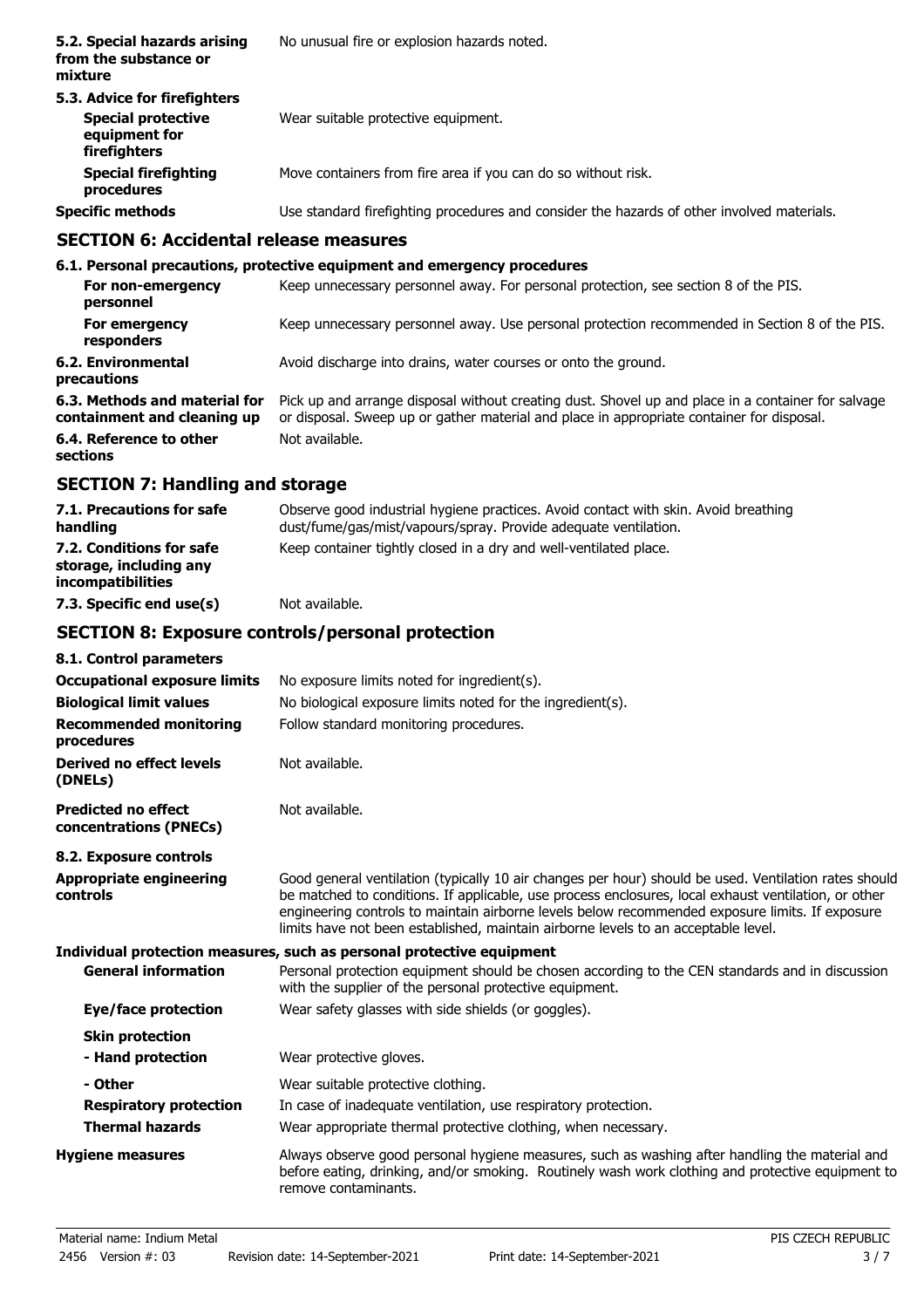# **SECTION 9: Physical and chemical properties**

### **9.1. Information on basic physical and chemical properties**

| <b>Appearance</b>                                  |                                 |
|----------------------------------------------------|---------------------------------|
| <b>Physical state</b>                              | Solid.                          |
| Form                                               | Solid.                          |
| Colour                                             | Silver-white.                   |
| Odour                                              | None.                           |
| <b>Odour threshold</b>                             | Not applicable.                 |
| рH                                                 | Not applicable.                 |
| <b>Melting point/freezing point</b>                | 156,6 °C (313,88 °F)            |
| <b>Initial boiling point and</b><br>boiling range  | 2072 °C (3761,6 °F)             |
| <b>Flash point</b>                                 | Not applicable.                 |
| <b>Evaporation rate</b>                            | Not applicable.                 |
| Flammability (solid, gas)                          | Not applicable.                 |
| Upper/lower flammability or explosive limits       |                                 |
| <b>Explosive limit - lower (</b><br>%)             | Not applicable.                 |
| <b>Explosive limit - lower (</b><br>%) temperature | Not applicable.                 |
| <b>Explosive limit - upper</b><br>(%)              | Not applicable.                 |
| <b>Explosive limit - upper (</b><br>%) temperature | Not applicable.                 |
| <b>Vapour pressure</b>                             | < 0,0000001 kPa (25 °C (77 °F)) |
| <b>Vapour density</b>                              | Not applicable.                 |
| <b>Relative density</b>                            | Not applicable.                 |
| Solubility(ies)                                    |                                 |
| Solubility (water)                                 | Insoluble                       |
| <b>Partition coefficient</b><br>(n-octanol/water)  | Not applicable.                 |
| <b>Auto-ignition temperature</b>                   | Not applicable.                 |
| <b>Decomposition temperature</b>                   | Not applicable.                 |
| <b>Viscosity</b>                                   | Not applicable.                 |
| <b>Explosive properties</b>                        | Not explosive.                  |
| <b>Oxidising properties</b>                        | Not oxidising.                  |
| 9.2. Other information                             |                                 |
| <b>Density</b>                                     | 7,31 g/cm3 at 20 °C             |
| <b>Explosive limit</b>                             | Not applicable.                 |
| <b>Molecular formula</b>                           | In                              |
| <b>Molecular weight</b>                            | 114,82 g/mol                    |
| <b>Specific gravity</b>                            | 7,31                            |

# **SECTION 10: Stability and reactivity**

| 10.1. Reactivity                            | The product is stable and non-reactive under normal conditions of use, storage and transport. |
|---------------------------------------------|-----------------------------------------------------------------------------------------------|
| 10.2. Chemical stability                    | Material is stable under normal conditions.                                                   |
| 10.3. Possibility of hazardous<br>reactions | No dangerous reaction known under conditions of normal use.                                   |
| 10.4. Conditions to avoid                   | Contact with incompatible materials.                                                          |
| 10.5. Incompatible materials                | Strong oxidising agents. Acids. Sulfur. Halogens.                                             |
| 10.6. Hazardous<br>decomposition products   | No hazardous decomposition products are known.                                                |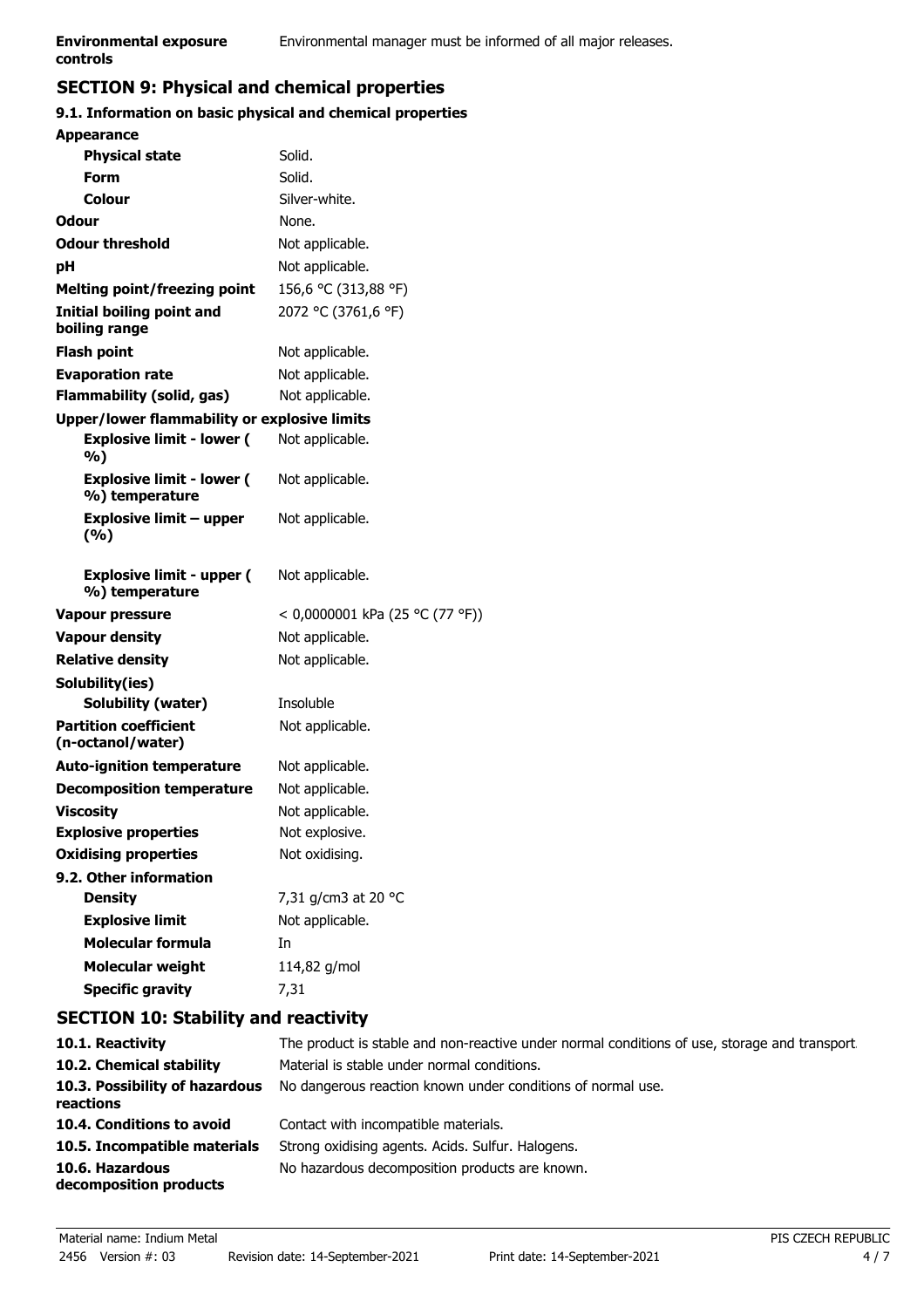# **SECTION 11: Toxicological information**

**General information** Occupational exposure to the substance or mixture may cause adverse effects.

| general miloliniation                                 | Occupational exposure to the substance of infixture may cause auverse effects.                                         |
|-------------------------------------------------------|------------------------------------------------------------------------------------------------------------------------|
| <b>Information on likely routes of exposure</b>       |                                                                                                                        |
| <b>Inhalation</b>                                     | Prolonged inhalation may be harmful.                                                                                   |
| <b>Skin contact</b>                                   | No adverse effects due to skin contact are expected.                                                                   |
| Eye contact                                           | May cause eye irritation.                                                                                              |
| <b>Ingestion</b>                                      | May cause discomfort if swallowed. However, ingestion is not likely to be a primary route of<br>occupational exposure. |
| <b>Symptoms</b>                                       | Exposure may cause temporary irritation, redness, or discomfort.                                                       |
| 11.1. Information on toxicological effects            |                                                                                                                        |
| <b>Acute toxicity</b>                                 | None known.                                                                                                            |
| <b>Skin corrosion/irritation</b>                      | Not relevant, due to the form of the product.                                                                          |
| Serious eye damage/eye<br>irritation                  | May cause eye irritation.                                                                                              |
| <b>Respiratory sensitisation</b>                      | Not a respiratory sensitizer.                                                                                          |
| <b>Skin sensitisation</b>                             | This product is not expected to cause skin sensitisation.                                                              |
| <b>Germ cell mutagenicity</b>                         | Not classified.                                                                                                        |
| Carcinogenicity                                       | Not classifiable as to carcinogenicity to humans.                                                                      |
| <b>Reproductive toxicity</b>                          | This product is not expected to cause reproductive or developmental effects.                                           |
| Specific target organ toxicity<br>- single exposure   | May cause respiratory irritation.                                                                                      |
| Specific target organ toxicity<br>- repeated exposure | Not classified.                                                                                                        |
| <b>Aspiration hazard</b>                              | Not an aspiration hazard.                                                                                              |
| Mixture versus substance<br>information               | No information available.                                                                                              |
| <b>Other information</b>                              | None known.                                                                                                            |

# **SECTION 12: Ecological information**

| 12.1. Toxicity                                            | Due to partial or complete lack of data the classification for hazardous to the aguatic environment,<br>is not possible.                                                                   |
|-----------------------------------------------------------|--------------------------------------------------------------------------------------------------------------------------------------------------------------------------------------------|
| 12.2. Persistence and<br>degradability                    |                                                                                                                                                                                            |
| 12.3. Bioaccumulative<br>potential                        | No data available.                                                                                                                                                                         |
| <b>Partition coefficient</b><br>n-octanol/water (log Kow) | Not available.                                                                                                                                                                             |
| <b>Bioconcentration factor (BCF)</b>                      | Not available.                                                                                                                                                                             |
| 12.4. Mobility in soil                                    | No data available.                                                                                                                                                                         |
| 12.5. Results of PBT and<br><b>vPvB</b> assessment        | Not a PBT or vPvB substance or mixture.                                                                                                                                                    |
| 12.6. Other adverse effects                               | No other adverse environmental effects (e.g. ozone depletion, photochemical ozone creation<br>potential, endocrine disruption, global warming potential) are expected from this component. |

# **SECTION 13: Disposal considerations**

### **13.1. Waste treatment methods**

| <b>Residual waste</b>                  | Dispose of in accordance with local regulations. Empty containers or liners may retain some product<br>residues. This material and its container must be disposed of in a safe manner (see: Disposal<br>instructions). |
|----------------------------------------|------------------------------------------------------------------------------------------------------------------------------------------------------------------------------------------------------------------------|
| <b>Contaminated packaging</b>          | Since emptied containers may retain product residue, follow label warnings even after container is<br>emptied. Empty containers should be taken to an approved waste handling site for recycling or<br>disposal.       |
| <b>EU waste code</b>                   | The Waste code should be assigned in discussion between the user, the producer and the waste<br>disposal company.                                                                                                      |
| <b>Disposal</b><br>methods/information | Collect and reclaim or dispose in sealed containers at licensed waste disposal site.                                                                                                                                   |
| <b>Special precautions</b>             | Dispose in accordance with all applicable regulations.                                                                                                                                                                 |
| Material name: Indium Metal            | PIS CZECH REPUBLIC                                                                                                                                                                                                     |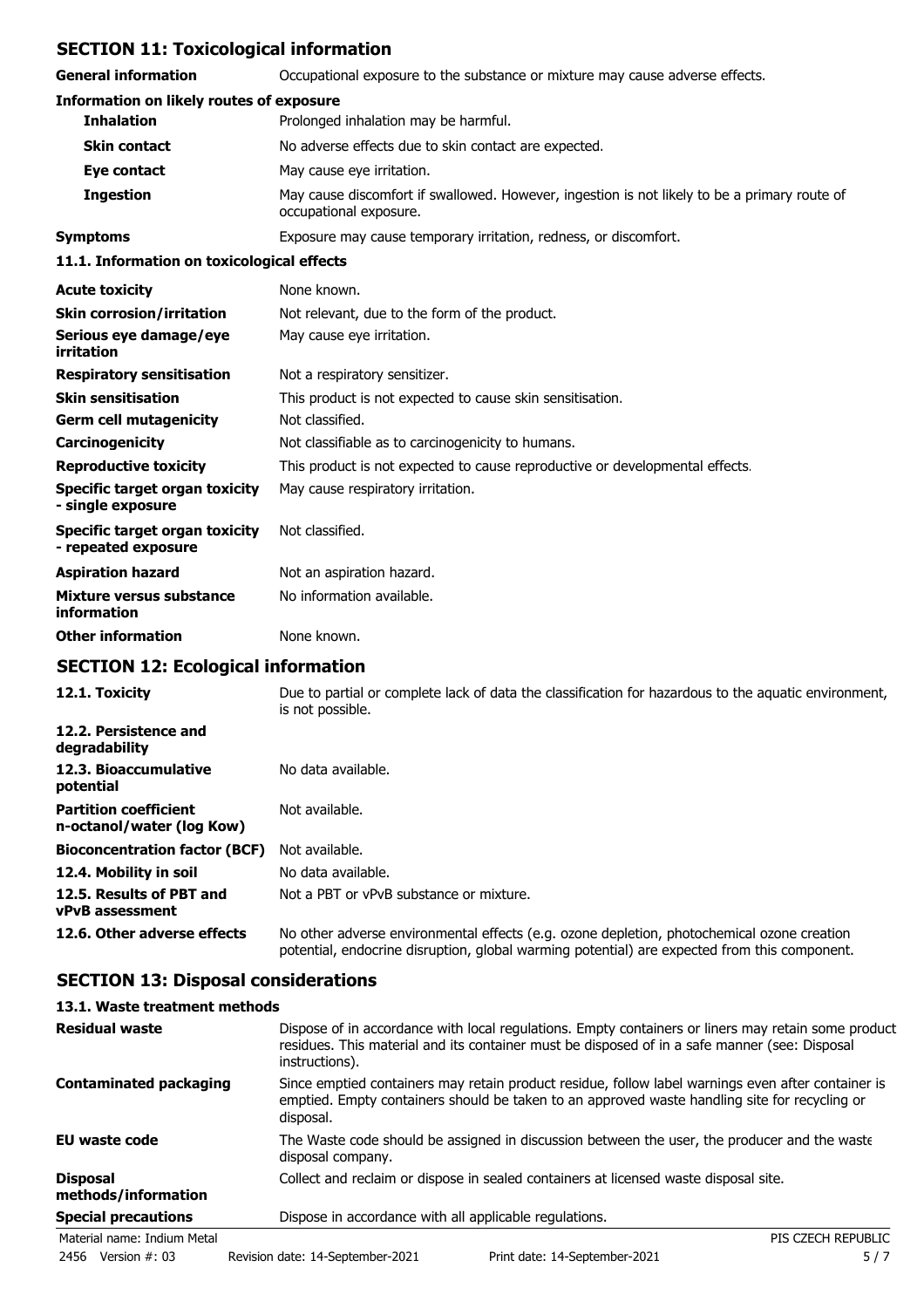# **SECTION 14: Transport information**

### **ADR**

14.1. - 14.6.: Not regulated as dangerous goods.

**RID**

14.1. - 14.6.: Not regulated as dangerous goods.

### **ADN**

14.1. - 14.6.: Not regulated as dangerous goods.

### **IATA**

14.1. - 14.6.: Not regulated as dangerous goods.

#### **IMDG**

14.1. - 14.6.: Not regulated as dangerous goods.

## **SECTION 15: Regulatory information**

**15.1. Safety, health and environmental regulations/legislation specific for the substance or mixture**

### **EU regulations**

**Regulation (EC) No. 1005/2009 on substances that deplete the ozone layer, Annex I and II, as amended** Not listed.

### **Regulation (EU) 2019/1021 On persistent organic pollutants (recast), as amended**

Not listed.

**Regulation (EU) No. 649/2012 concerning the export and import of dangerous chemicals, Annex I, Part 1 as amended**

Not listed.

**Regulation (EU) No. 649/2012 concerning the export and import of dangerous chemicals, Annex I, Part 2 as amended**

Not listed.

**Regulation (EU) No. 649/2012 concerning the export and import of dangerous chemicals, Annex I, Part 3 as amended**

Not listed.

**Regulation (EU) No. 649/2012 concerning the export and import of dangerous chemicals, Annex V as amended** Not listed.

**Regulation (EC) No. 166/2006 Annex II Pollutant Release and Transfer Registry, as amended** Not listed.

**Regulation (EC) No. 1907/2006, REACH Article 59(10) Candidate List as currently published by ECHA** Not listed.

### **Authorisations**

**Regulation (EC) No. 1907/2006, REACH Annex XIV Substances subject to authorization, as amended** Not listed.

#### **Restrictions on use**

**Regulation (EC) No. 1907/2006, REACH Annex XVII Substances subject to restriction on marketing and use as amended**

Not listed.

**Directive 2004/37/EC: on the protection of workers from the risks related to exposure to carcinogens and mutagens at work, as amended.**

Not listed.

#### **Other EU regulations**

**assessment**

**Directive 2012/18/EU on major accident hazards involving dangerous substances, as amended** Not listed. The product is classified and labelled in accordance with Regulation (EC) 1272/2008 (CLP Regulation) as amended. **Other regulations National regulations** Follow national regulation for work with chemical agents. **15.2. Chemical safety** No Chemical Safety Assessment has been carried out.

# **SECTION 16: Other information**

| <b>List of abbreviations</b> | Not available. |
|------------------------------|----------------|
| <b>References</b>            | Not available. |